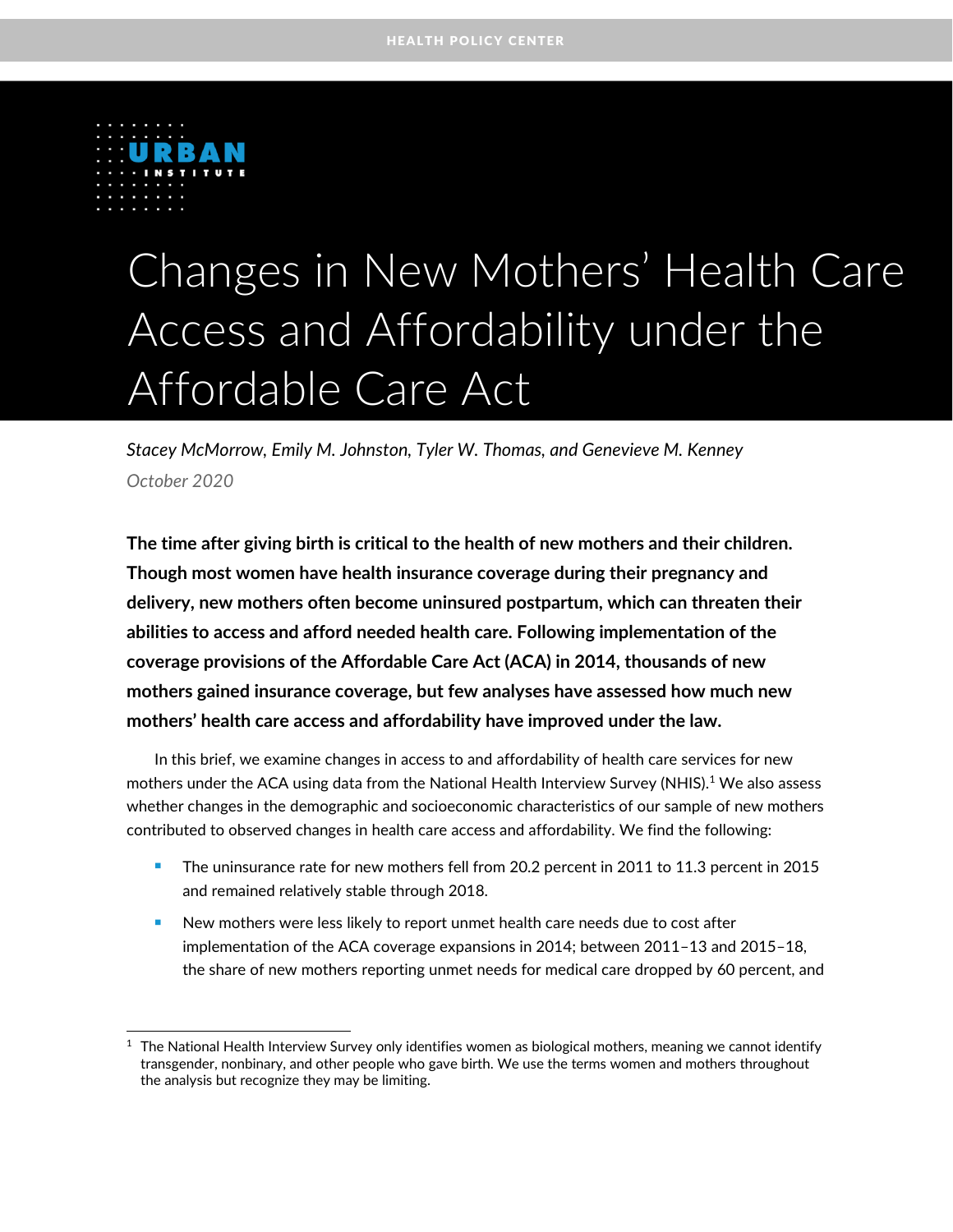the shares reporting unmet needs for prescription medicines and specialist care fell by 40 percent and 44 percent.

- The share of new mothers very worried about paying their medical bills also fell from 20.9 percent in 2011–13 to 15.5 percent in 2015–18.
- <sup>◼</sup> In 2015–18, new mothers were more likely to report having seen a general doctor (60.9 percent versus 55.6 percent) and received a flu vaccine (52.5 percent versus 44.6 percent) in the past 12 months than in 2011–13.
- <sup>◼</sup> Changes in health care affordability and access were generally consistent with and without adjusting for new mothers' changing demographic and socioeconomic characteristics, suggesting these changing characteristics were not driving health care access and affordability improvements during the study period.

We find that new mothers experienced significant improvements in health care access and affordability after implementation of the ACA's major coverage provisions. Together with other evidence on the ACA's role in reducing uninsurance among women and new mothers and improving access to and affordability of health care among parents with low incomes and other adults, our results suggest the ACA likely contributed to new mothers' gains in health care access and affordability over the study period. But even after ACA implementation, many new mothers still faced barriers to accessing needed health care services, which can negatively affect their health and their family's well-being.

# Background

New mothers have complex and interrelated health care needs, including those related to delivery, behavioral and reproductive health services, and treatment of chronic conditions. Moreover, there is increasing recognition that the postpartum period requires not just a single medical visit, but rather ongoing care tailored to each woman's needs (ACOG 2018). <sup>1</sup> Unfortunately, many mothers may struggle to get needed postpartum care because of financial and other barriers. From 2015 to 2018, about one in five uninsured new mothers reported an unmet need for medical care due to cost, and more than half were very worried about paying their medical bills (McMorrow et al. 2020).

Though most mothers have insurance coverage during their pregnancies and deliveries, many are uninsured before their pregnancy and become uninsured shortly after their child's birth. A recent 41 state study found that about one in three people who gave birth from 2015 to 2017 experienced an insurance disruption during the perinatal period.<sup>2</sup> Much of this churning can be attributed to state Medicaid policies, which provide more generous eligibility for pregnant women than other adults. Thus, many women become eligible for and enroll in Medicaid during their pregnancies but subsequently lose access to that coverage when their eligibility expires 60 days after delivery (Adams and Johnston 2016).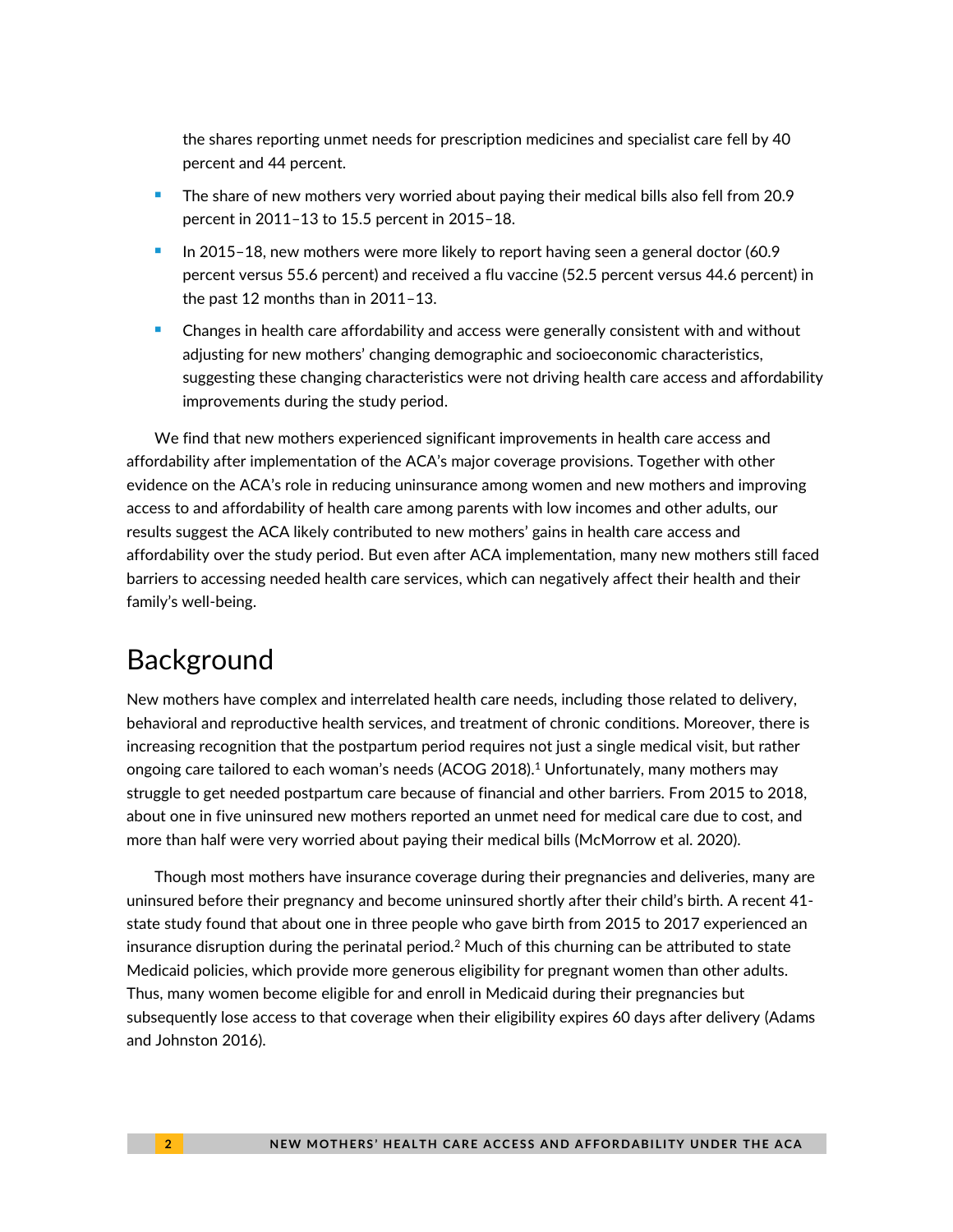Though the ACA did not change pregnancy-related coverage, it included several provisions that can ease some coverage transitions surrounding pregnancy, such as the Medicaid expansions implemented in 32 states, including DC, between 2014 and 2018 and the introduction of federal subsidies to purchase private insurance through state and federal Marketplaces beginning in 2014. Nationally, the uninsurance rate among women who had recently given birth fell by 41 percent between 2012–13 and 2015–16, $^3$  but more than 450,000 new mothers remained uninsured in 2017. Though Black, Hispanic, and white new mothers experienced significant coverage gains under the ACA, racial and ethnic inequities persisted; both Hispanic and Black new mothers were significantly more likely to be uninsured than white new mothers in 2017 (Johnston et al. 2019).

New mothers' coverage gains were also larger in states that expanded Medicaid under the ACA, and Johnston and colleagues (2019) found that Medicaid expansion reduced uninsurance among citizen new mothers living in poverty by 28 percent (Johnston et al. 2019). Two additional studies of new mothers also found that the ACA Medicaid expansion had increased coverage among these women before pregnancy and at delivery (Clapp et al. 2018, 2019). Further, Daw and colleagues found that the ACA Medicaid expansion improved perinatal insurance continuity among mothers with low incomes (Daw et al. 2020).

Despite considerable evidence of both prepregnancy and postpartum coverage changes under the ACA, little research has investigated changes in health care access and affordability for pregnant women or new mothers. Daw and Sommers (2019) found that women of reproductive age were less likely to face cost-related barriers to care and more likely to report having a usual source of care after the major ACA coverage provisions took effect. The study did not find significant changes in pregnant women's health care access or affordability, but its sample was small and resulting estimates imprecise. In a study comparing Medicaid enrollees in Colorado, which expanded Medicaid under the ACA, with those in Utah, which did not expand, Gordon and colleagues (2020) found that new mothers in Colorado were more likely to maintain coverage and use outpatient care after Medicaid expansion than were their counterparts in Utah.

In this brief, we document broader national changes in health care access, use, and affordability for new mothers under the ACA using 2011–18 data from the NHIS. This analysis highlights the potential benefits of increasing coverage for new mothers, including through additional state Medicaid expansions and state and federal proposals to extend postpartum Medicaid eligibility for up to one year.<sup>4</sup> But it also reveals remaining access and affordability challenges facing new mothers after the ACA. Understanding the challenges new mothers face in receiving needed care is especially important during the pandemic, which has put more mothers and families at risk of losing health insurance and made accessing needed care more difficult, even for those with coverage (Banthin et al. 2020; Gonzalez et al. 2020; Karpman, Gonzalez, and Kenney 2020; Karpman, Zuckerman, and Petersen 2020). 5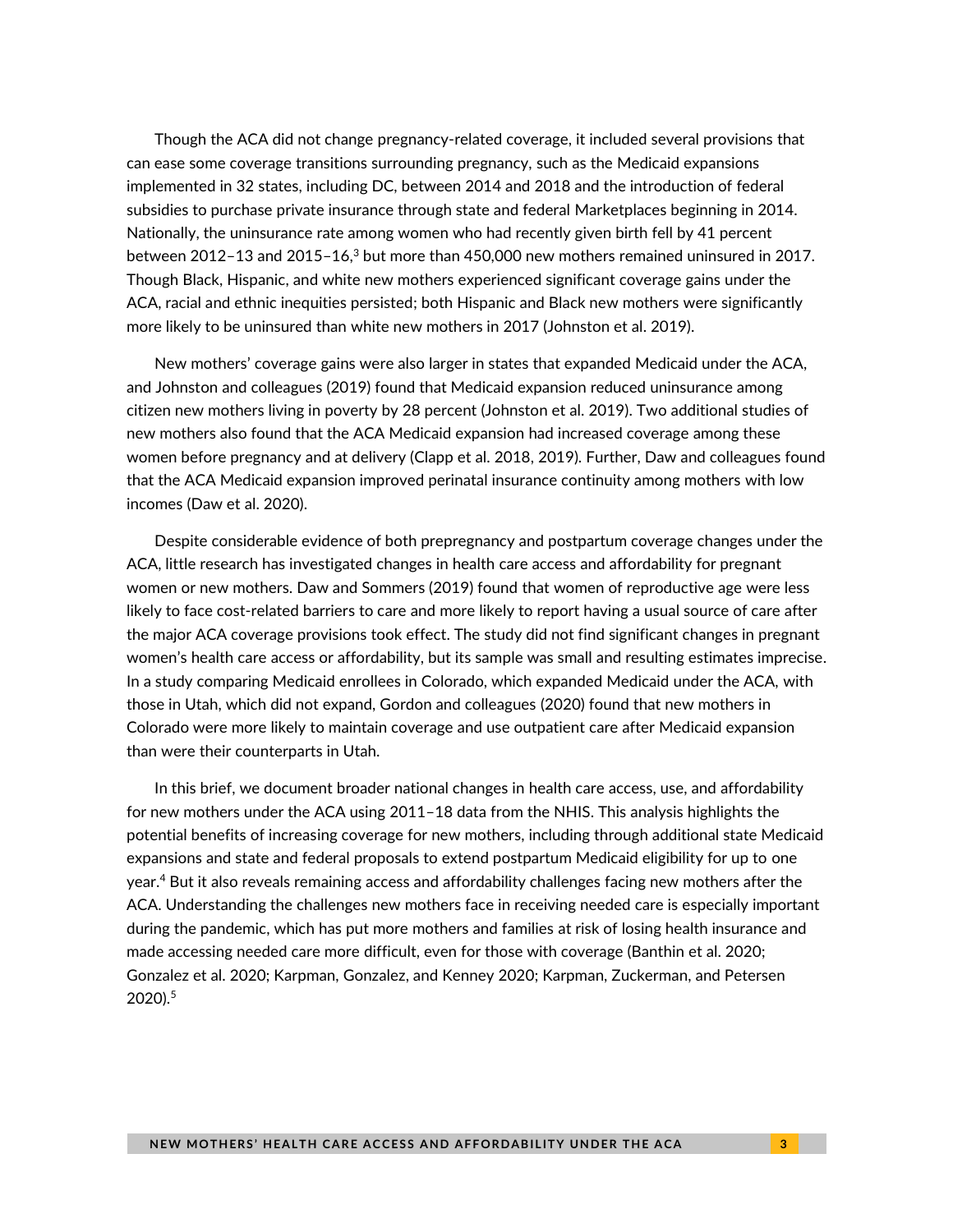### Data and Methods

Using NHIS data obtained from the Integrated Public Use Microdata Series at the University of Minnesota (Blewett et al. 2019), we define new mothers as women ages 19 to 44 with an infant (younger than 1) whose NHIS record indicates they are the child's biological or adoptive mother. We identify uninsurance at the time of the survey and examine annual changes in uninsurance rates. We also examine several measures of health care affordability: having an unmet need due to cost in the past 12 months for five types of care (medical care, prescription medications, mental health care, follow-up care, or specialist care); delaying medical care because of cost; and being very or somewhat worried about paying medical bills (as opposed to being not at all worried). We also explore new mothers' access to and use of health care services by identifying whether they had a usual source of care (other than a hospital emergency department) at the time of the survey, had received a flu vaccine in the past 12 months, or had seen a general doctor, specialist, obstetrician/gynecologist, or mental health care provider in the past 12 months.

Because of sample size constraints, we pool data years before (2011–13) and after (2015–18) implementation of the major ACA coverage provisions in 2014 to examine how these affordability and access measures changed for new mothers. We exclude 2014 data from our analysis because the ACA's major coverage provisions had not been fully implemented, and many of our outcomes reflect experiences in the past 12 months. The changing composition of new mothers in our sample might contribute to changes in health care access and affordability, so we examine the demographic and socioeconomic characteristics of new mothers in both periods, including age, race/ethnicity, citizenship, region, marital status, education, and income relative to the federal poverty level (FPL). We identify these characteristics for inclusion based on their availability in the NHIS and evidence of their association with health care affordability and access (Andersen 1995; Andersen and Aday 1978; Daw and Sommers 2019). $^6$  We then estimate adjusted differences in access and affordability measures over time that account for these changes in sample composition. We first adjust for changes in age, race/ethnicity, citizenship, and region only, and then we further adjust for marital status, education, and income. Changes in the composition of new mothers may owe to secular trends in childbearing or idiosyncratic changes in the NHIS sample over time. However, if such changes are a result of the ACA coverage provisions, adjusting for these changes could understate the estimated change in outcomes associated with ACA implementation.

Because most of our access and affordability outcomes are part of the NHIS "sample-adult" questionnaire asked of one randomly selected adult in each family, we limit our analysis to new mothers who completed this questionnaire. We also exclude people missing information on covariates of interest (i.e., marital status, education, and citizenship) from all analyses so we can compare unadjusted and adjusted differences for the same samples. The resulting sample included just over 1,600 new mothers for 2011–13 and just under 1,600 new mothers for 2015–18. To examine differences in access and affordability between 2011–13 and 2015–18 or between groups of new mothers, we test whether the estimates were statistically different from zero using two-tailed t-tests.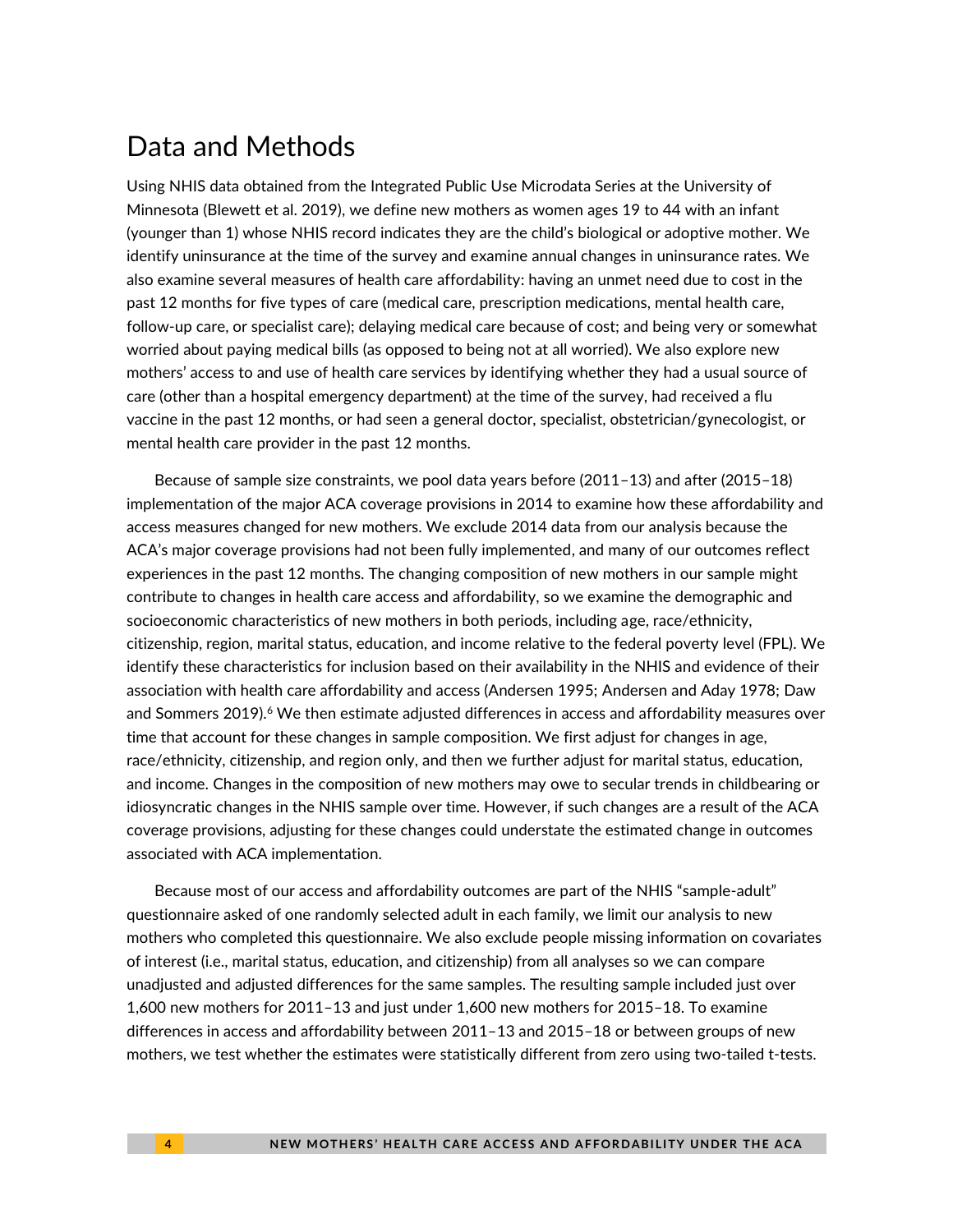All analyses use NHIS survey weights, and we adjust standard errors to account for the complex survey design.

The NHIS has several limitations, including three related to identifying new mothers. First, we identify new mothers based on the presence of a biological or adopted infant in the household, but surveys are known to undercount young children (US Census Bureau 2019). Second, we cannot exclude adoptive mothers who may face different health care needs than those recovering from pregnancy and childbirth. Third, the NHIS only identifies women as biological mothers, meaning we cannot identify transgender, nonbinary, and other people who give birth. Though we use the terms women and mothers throughout the analysis, we recognize they may be limiting.

In addition, the small sample size of new mothers in the NHIS requires pooling data years to produce reliable estimates of access and affordability measures. This means we cannot examine annual trends in the pre– and post–ACA implementation periods. The small sample size also prevents us from analyzing differences in access and affordability outcomes by mothers' characteristics, such as race, ethnicity, or income. Moreover, including data from 2015 in our postimplementation estimates to boost sample size may understate the magnitude of changes in health care access and affordability following the ACA coverage expansions, because the one-year lookback period for many questions may include time before people gained coverage under the ACA. Finally, our estimates do not account for many changes occurring over this period beyond the ACA and do not reflect the causal impact of the ACA on new mothers' health care access and affordability.

### Results

We find several improvements in new mothers' health care access and affordability over the study period. The uninsurance rate for new mothers fell from 20.2 percent in 2011 to 11.3 percent in 2015 and remained relatively stable until 2018 (figure 1). And relative to 2011–13, new mothers were less likely to report health care affordability problems in 2015–18 (figure 2). The share of new mothers with an unmet need for medical care due to cost fell by nearly 60 percent (from 6.9 percent in 2011– 13 to 2.8 percent in 2015–18), and unmet needs for prescription drugs and specialist care fell by 40 percent and 44 percent. New mothers were also less likely to report delaying care because of cost in 2015–18 (4.8 percent) than they were in 2011–13 (7.8 percent), and the share of new mothers very worried about paying medical bills fell from 20.9 percent in 2011–13 to 15.5 percent in 2015–18.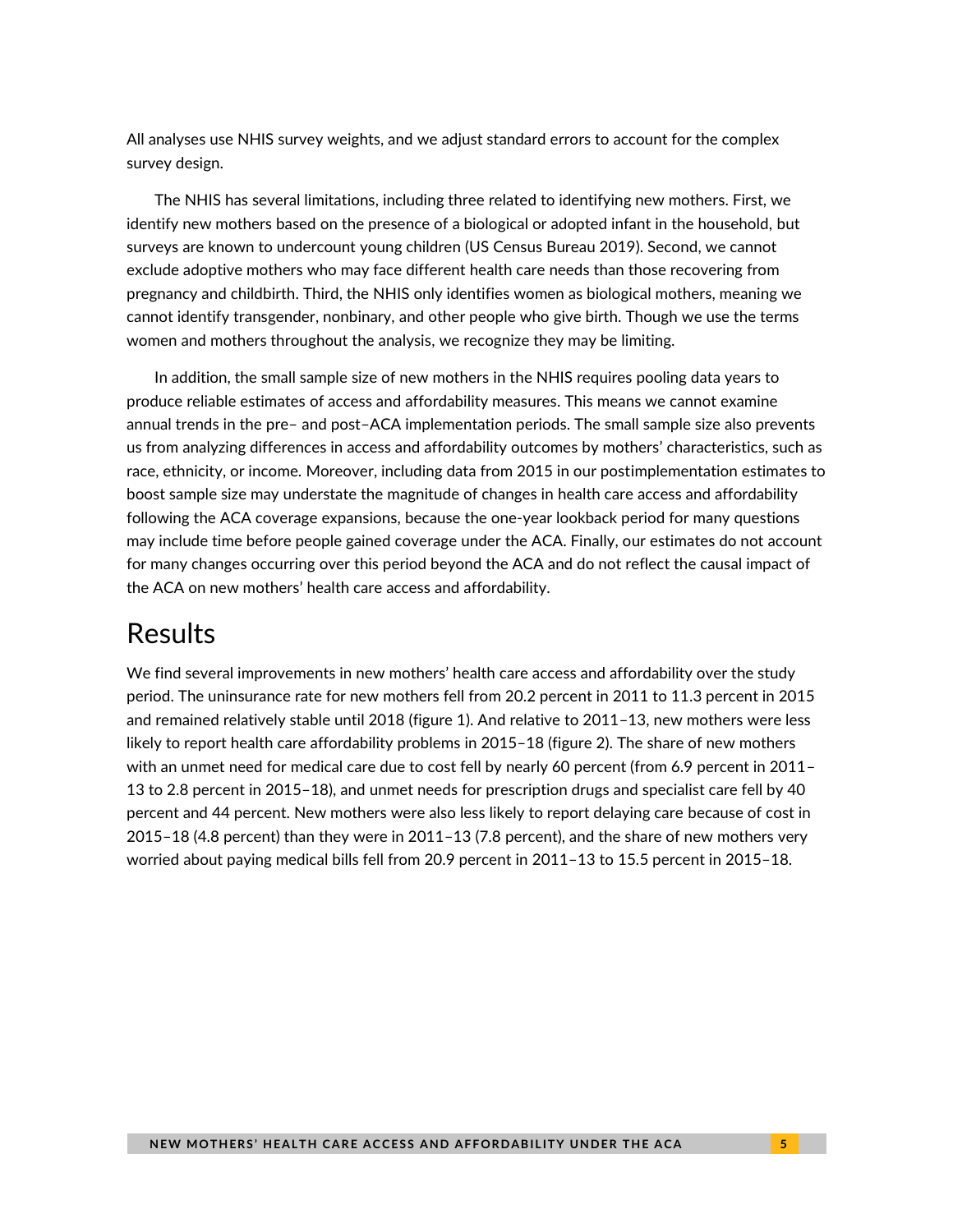#### FIGURE 1

**Share of New Mothers Who Are Uninsured, 2011–18**



**Source**: Authors' analysis of the National Health Interview Survey, 2011–18.

**Notes**: New mothers are women ages 19 to 44 with a child younger than 1 whose National Health Interview Survey record indicates the woman is their biological or adoptive mother. Uninsurance is at the time of survey. The sample is limited to those not missing values for age, race/ethnicity, citizenship, region, education, and marital status. Error bars represent 95 percent confidence intervals. The pooled estimate for 2011–13 is 19.9 percent, which is statistically different from the pooled 2015–18 estimate of 11.4 percent at *p* < 0.05.

#### FIGURE 2

#### **New Mothers' Health Care Affordability Problems, 2011–13 and 2015–18**





URBAN **INSTITUTE**

**Source**: Authors' analysis of the National Health Interview Survey, 2011–18.

**Notes**: New mothers are women ages 19 to 44 with a child younger than 1 whose National Health Interview Survey record indicates the woman is their biological or adoptive mother. Follow-up and specialist care questions were not asked in 2018.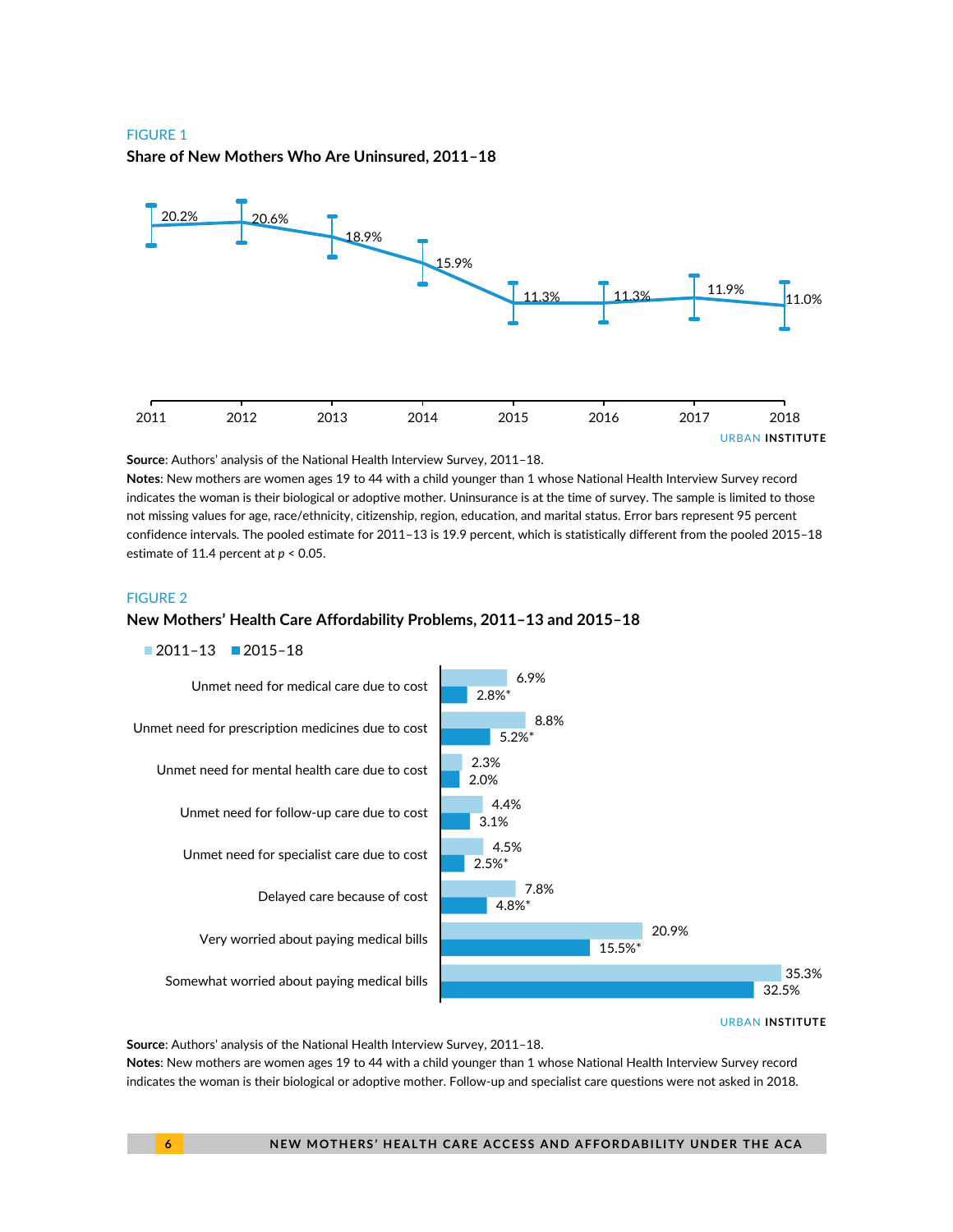Unmet needs and delayed care are for the past 12 months, and worries about paying medical bills are at the time of the survey. The sample is limited to adults who completed the sample-adult questionnaire and are not missing values for age, race/ethnicity, citizenship, region, education, and marital status.

\* The 2015–18 estimate differs from the 2011–13 estimate at *p* < 0.05.

Relative to 2011–13, we found some improvements in health care access and use in 2015–18. As shown in figure 3, new mothers were more likely to report seeing a general doctor in the past year in 2015–18 (60.9 percent) than in 2011–13 (56.5 percent). The same was true for receiving a flu vaccine (52.3 percent versus 44.6 percent).

#### FIGURE 3



**New Mothers' Health Care Access and Use, 2011–13 and 2015–18**

**Source**: Authors' analysis of the National Health Interview Survey, 2011–18.

**Notes**: ER is hospital emergency room. OB/GYN is obstetrician/gynecologist. New mothers are women ages 19 to 44 with a child younger than 1 whose National Health Interview Survey record indicates the woman is their biological or adoptive mother. Usual source of care is at the time of the survey. The sample is limited to adults who completed the sample-adult questionnaire and are not missing values for age, race/ethnicity, citizenship, region, education, and marital status. \* The 2015–18 estimate differs from the 2011–13 estimate at *p* < 0.05.

The composition of our sample of new mothers also changed over the study period (table 1). After 2014, new mothers were more likely to be married or living with a partner, to live in the Northeast, and to have a college degree than were new mothers in 2011–13. They were also less likely to have incomes below the FPL and more likely to have incomes above 400 percent of FPL than before the ACA.<sup>7</sup>

URBAN **INSTITUTE**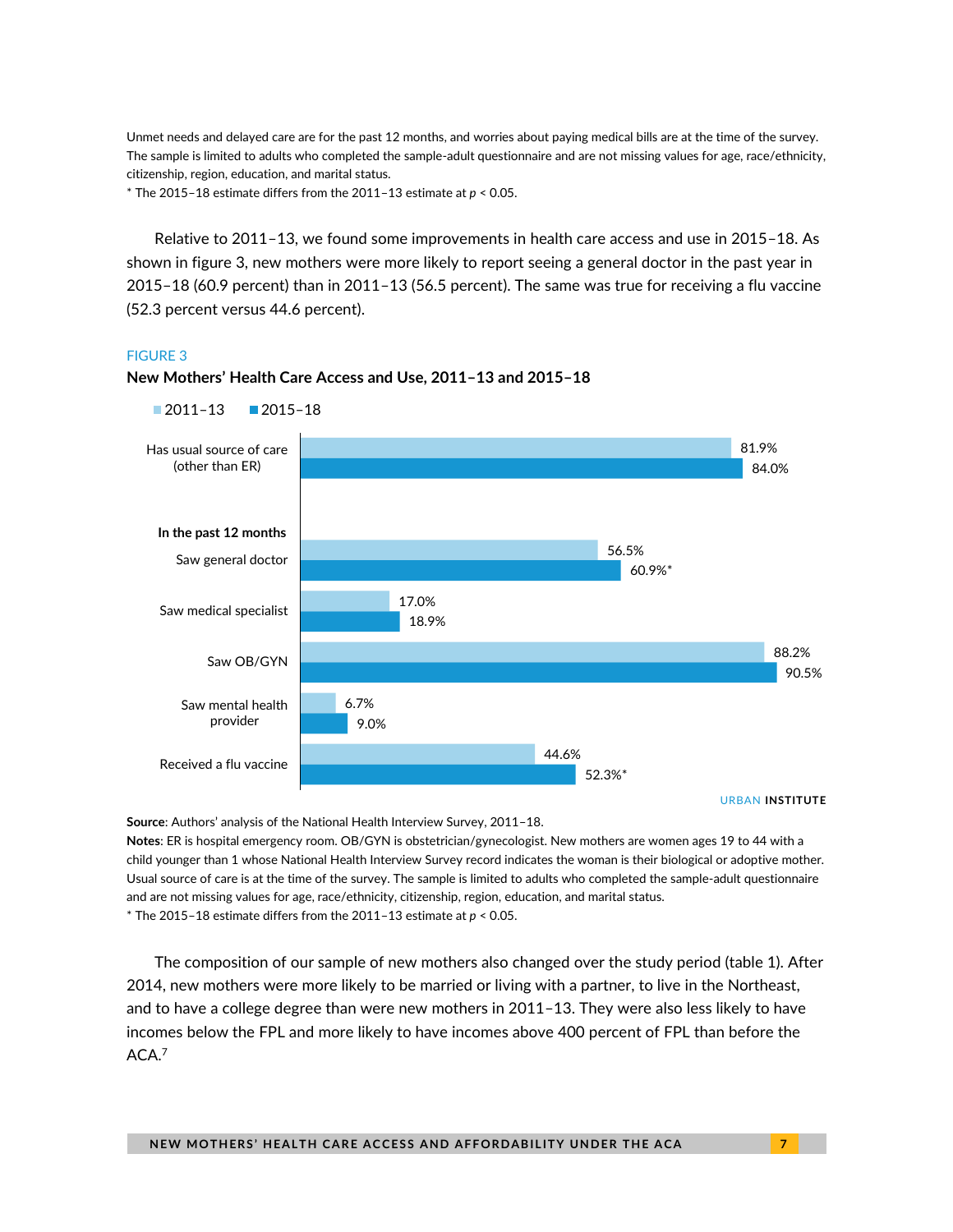#### TABLE 1

### **New Mothers' Demographic and Socioeconomic Characteristics, 2011–13 and 2015–18** *Percent*

|                                 | $2011 - 13$ | $2015 - 18$ |
|---------------------------------|-------------|-------------|
| Age                             |             |             |
| $19 - 25$                       | 31.9        | 27.7        |
| $26 - 34$                       | 52.5        | 54.5        |
| $35 - 44$                       | 15.6        | 17.8        |
| Race/ethnicity                  |             |             |
| Non-Hispanic white              | 55.9        | 54.8        |
| Non-Hispanic Black              | 12.5        | 13.2        |
| Hispanic                        | 22.6        | 23.6        |
| Non-Hispanic, other race        | 9.0         | 8.5         |
| Citizenship                     |             |             |
| Citizen                         | 84.5        | 86.3        |
| Noncitizen                      | 15.5        | 13.7        |
| Region                          |             |             |
| Northeast                       | 13.7        | $17.7*$     |
| Midwest                         | 23.7        | 22.1        |
| South                           | 37.4        | 37.9        |
| West                            | 25.1        | 22.2        |
| <b>Marital status</b>           |             |             |
| Married or lives with partner   | 79.3        | $83.3*$     |
| Widowed, separated, or divorced | 5.1         | 3.5         |
| Never married                   | 15.5        | 13.3        |
| <b>Education</b>                |             |             |
| Less than high school           | 16.0        | $10.2*$     |
| High school diploma             | 25.0        | 23.4        |
| Some college                    | 29.0        | 30.6        |
| College degree                  | 30.1        | $35.9*$     |
| Tax unit income                 |             |             |
| At or below 100% of FPL         | 37.6        | $28.4*$     |
| 101%-200% of FPL                | 18.8        | 20.6        |
| 201%-400% of FPL                | 22.4        | 25.4        |
| Above 400% of FPL               | 21.2        | $25.7*$     |

**Source**: Authors' analysis of the National Health Interview Survey, 2011–18.

**Notes**: FPL = federal poverty level. New mothers are women ages 19 to 44 with a child younger than 1 whose National Health Interview Survey record indicates the woman is their biological or adoptive mother. The sample is limited to adults who completed the sample-adult questionnaire and are not missing values for age, race/ethnicity, citizenship, region, education, and marital status.

\* The 2015–18 estimate differs from the 2011–13 estimate at *p* < 0.05.

After adjusting for compositional changes in the age, race/ethnicity, citizenship, region, marital status, education, and income of new mothers, we find few meaningful changes in the patterns of health care affordability and access over time. Specifically, each statistically significant, unadjusted reduction in affordability problems appeared slightly smaller but remained significant after adjusting for compositional changes in the sample of new mothers (figure 4).

Similarly, adjusted increases in the share of new mothers who had seen a general doctor and received a flu shot in the past 12 months appeared smaller than the unadjusted changes, and the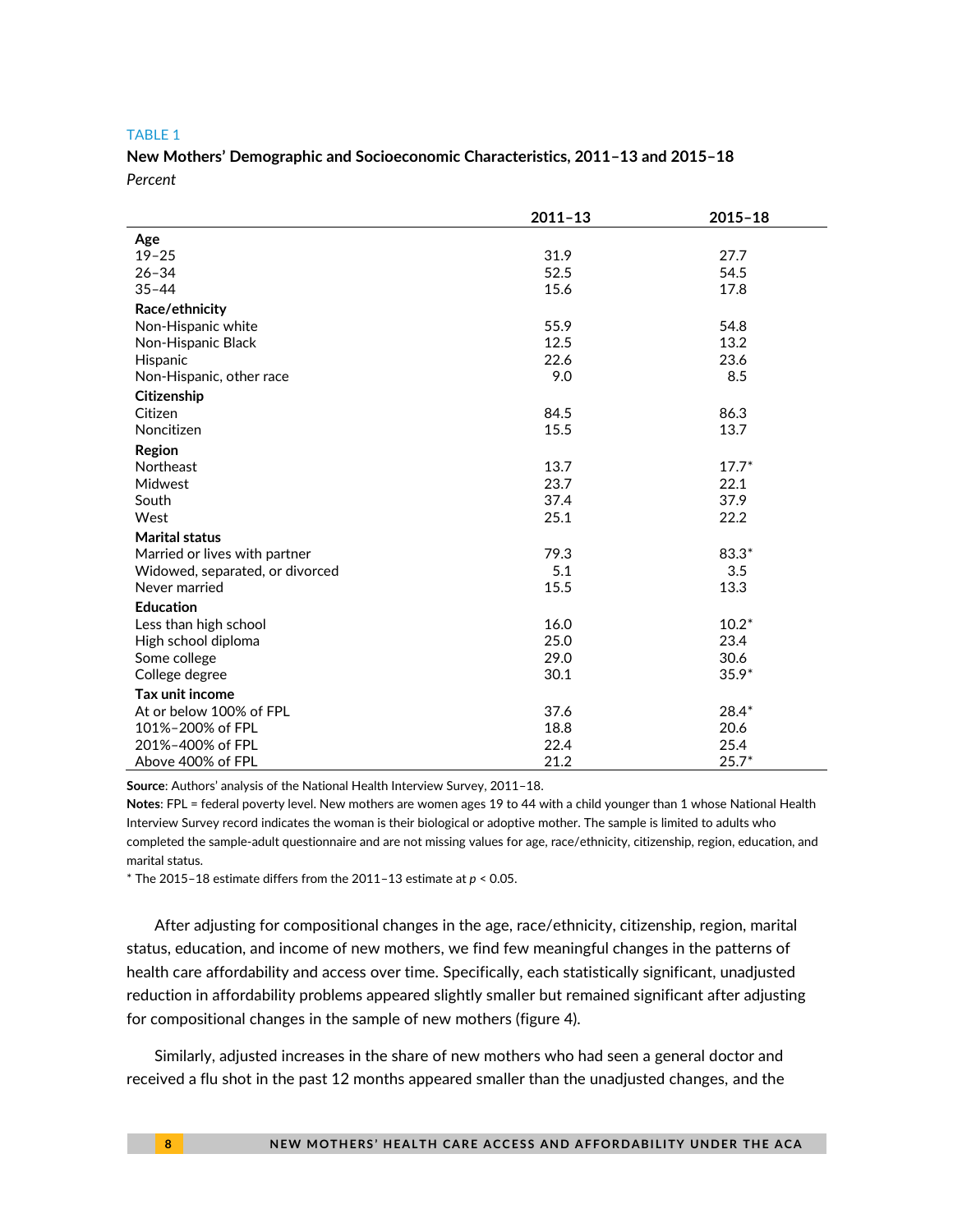adjusted increase in doctor visits was no longer statistically significant. However, the adjusted increase in the share of new mothers who had seen a mental health provider appeared slightly larger than the unadjusted change and was statistically significant (figure 5). Tables 2 and 3, located at the end of this brief, include partially adjusted differences that account for age, race/ethnicity, citizenship and region, but not marital status, income, or education, and the results are similar. The consistency between the unadjusted and adjusted differences suggests changes in the demographic and socioeconomic composition of new mothers over time are not likely responsible for the observed improvements in access and affordability.

#### FIGURE 4

### **Percentage-Point Changes in New Mothers' Health Care Affordability Problems, 2011–13 to 2015–18**



**Source:** Authors' analysis of the National Health Interview Survey, 2011–18.

**Notes:** New mothers are women ages 19 to 44 with a child younger than 1 whose National Health Interview Survey record indicates the woman is their biological or adoptive mother. Follow-up and specialist care questions were not asked in 2018. Worries about medical bills are at the time of the survey. Adjusted differences account for age, race, citizenship, region, marital status, education, and tax unit income. The sample is limited to adults who completed the sample-adult questionnaire and are not missing values for any covariates.

\* The unadjusted or adjusted difference is statistically different from zero at *p* < 0.05.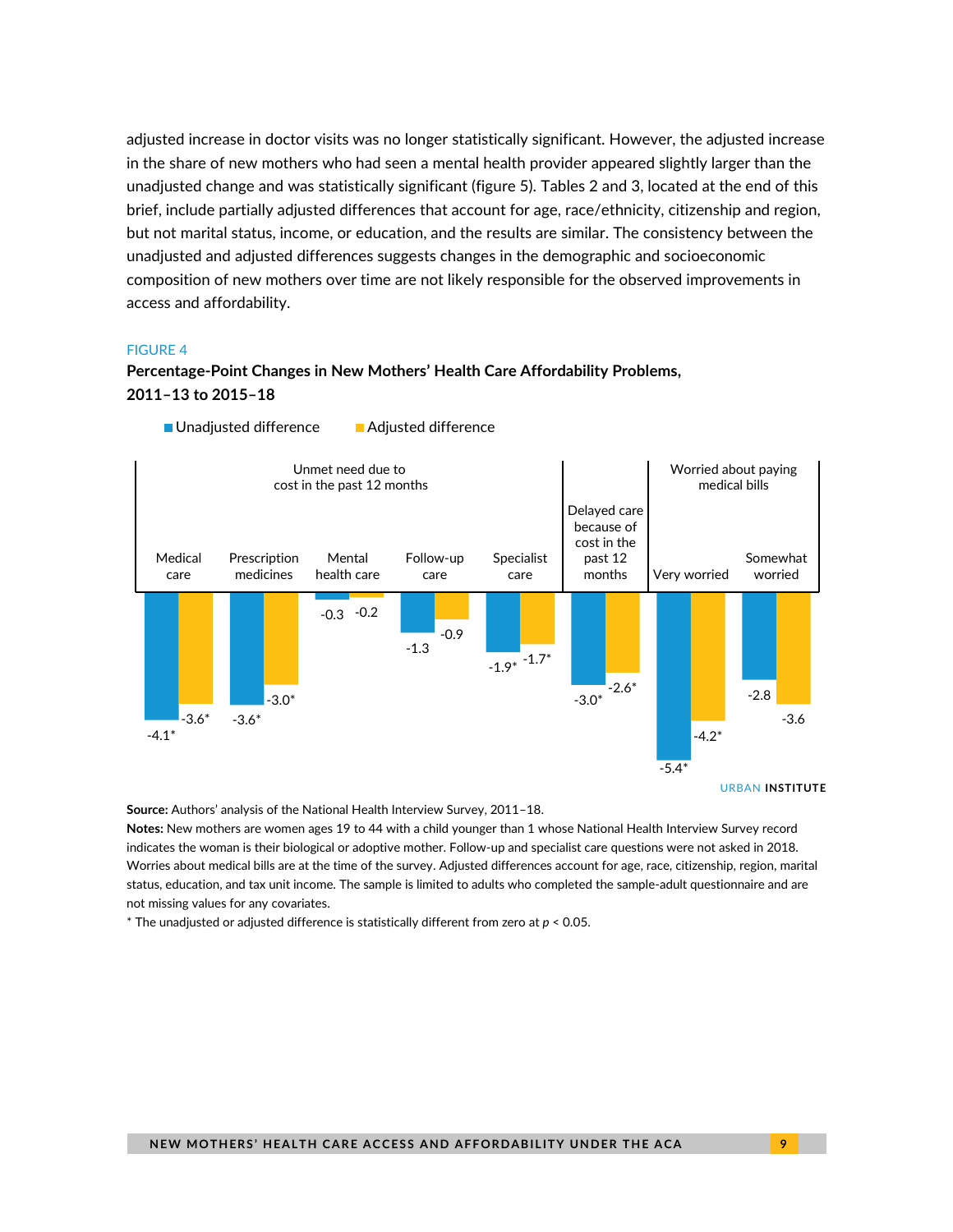#### FIGURE 5



#### **Percentage-Point Changes in New Mothers' Health Care Access and Use, 2011–13 to 2015–18**

**Source:** Authors' analysis of the National Health Interview Survey, 2011–18.

**Notes:** ER = hospital emergency room. OB/GYN = obstetrician/gynecologist. New mothers are women ages 19 to 44 with a child younger than 1 whose National Health Interview Survey record indicates the woman is their biological or adoptive mother. Usual source of care is at the time of the survey. Adjusted differences account for age, race/ethnicity, citizenship, region, marital status, education, and tax unit income. The sample is limited to adults who completed the sample-adult questionnaire and are not missing values for any covariates.

\* The unadjusted or adjusted difference is statistically different from zero at *p* < 0.05.

# **Discussion**

As uninsurance declined among new mothers under the ACA, so did their problems affording needed care. Our results suggest new mothers were 60 percent less likely to have forgone medical care because of cost and were significantly less likely to have unmet needs for prescription drugs and specialist care after the ACA's coverage provisions took effect in 2014. New mothers were also less likely to be very worried about paying their medical bills after 2014, and more likely to have seen a general doctor and a mental health provider and to have received a flu vaccine. Our results are also largely consistent with and without adjusting for changes in new mothers' demographic and socioeconomic characteristics. Therefore, along with evidence of improved health coverage, access, and affordability for women of reproductive age (Daw and Sommers 2019) and of the ACA Medicaid expansion's impact on coverage for new mothers, parents, and other adults (Johnston et al. 2020; McMorrow et al. 2017; Wherry and Miller 2016), our results suggest the ACA coverage expansions likely helped reduce health care affordability problems and improve receipt of needed care among new mothers.<sup>8</sup>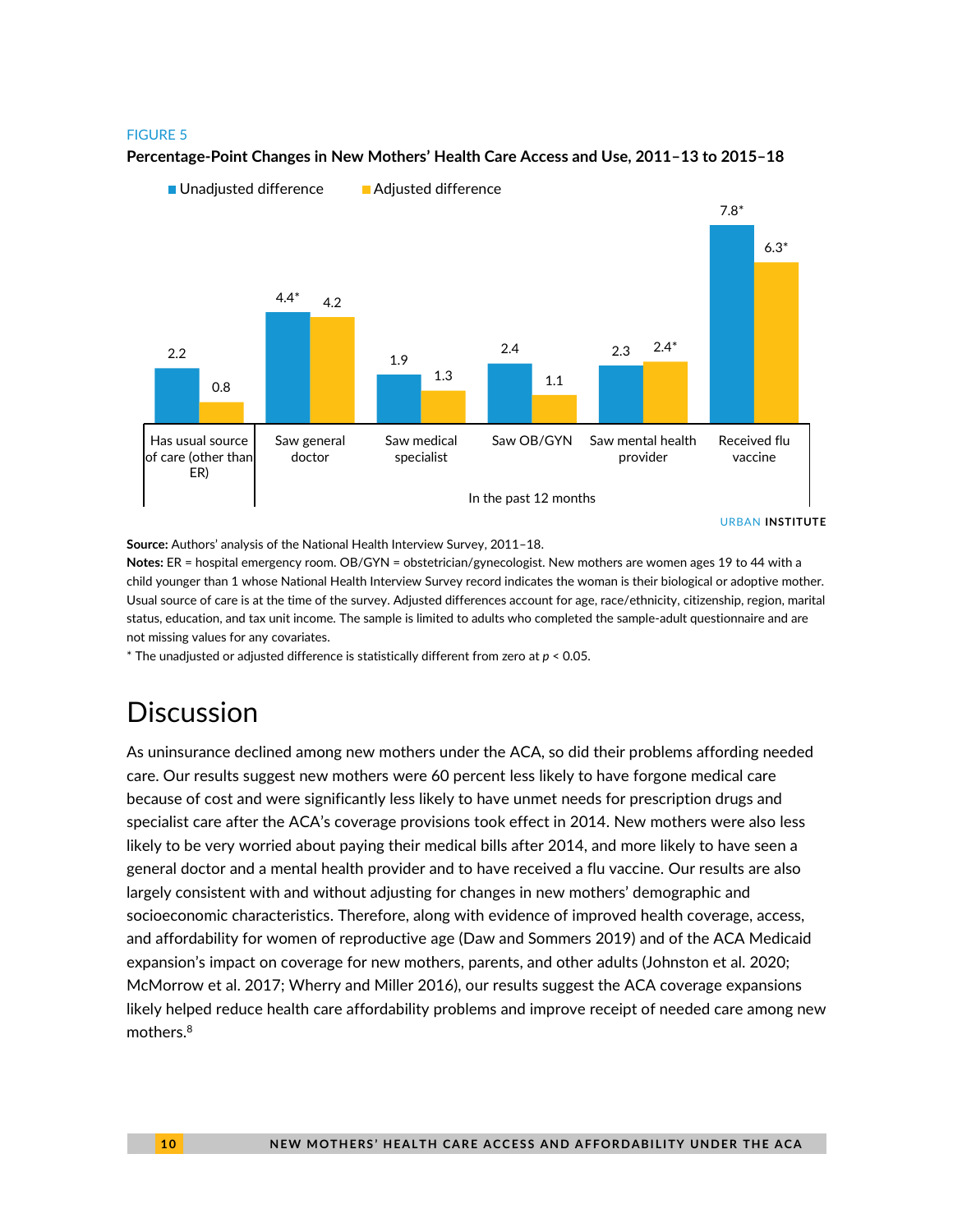Despite these coverage gains and associated improvements in health care affordability and access, more than 1 in 10 new mothers remained uninsured even after the major ACA coverage expansions took effect. Several policy proposals have focused on extending postpartum Medicaid coverage for up to one year, which a recent analysis found could benefit more than 200,000 uninsured, citizen new mothers with low incomes. <sup>9</sup> Our findings of improved health care access and affordability among new mothers following ACA coverage expansions suggest further extending coverage to new mothers could help even more new mothers access the care they need.

But, additional progress would likely require broader Medicaid expansions in the remaining states and/or enhanced Marketplace subsidies, as well as increased outreach and enrollment efforts to mothers already eligible for these coverage options. Future coverage expansions could also be designed to reduce existing inequities in health insurance coverage for Black and Hispanic women, who have high uninsurance rates. Black new mothers' high uninsurance rate is particularly concerning because Black women face greater maternal morbidity and mortality than white women and are less likely to receive appropriate postpartum care (Howell 2018; Howell et al. 2017).

Moreover, though new mothers' rates of unmet health care needs were relatively low following ACA implementation, nearly 50 percent of new mothers reported being at least somewhat worried about paying their medical bills, and only 61 percent had seen a general doctor in the past year. In addition, a related NHIS analysis found that health care affordability and access problems were particularly pronounced for uninsured new mothers (McMorrow et al. 2020). Investing in providers that accept Medicaid and serve uninsured and underinsured people, such as federally qualified health centers, could further improve health care access and reduce health care affordability concerns for new mothers.

Maintaining improvements in health care access, affordability, and use under the ACA will also require continued efforts to uphold the law and minimize threats against it. One such threat is the Trump administration's public charge rule, which reduced enrollment in Medicaid and the Children's Health Insurance Program among immigrant families with children (Haley et al. 2020). The administration's proposal to remove antidiscrimination protections in the ACA also poses a threat to equitable access to health care for LGBTQ new mothers, especially those who are transgender. 10 These are just two of many threats to the ACA that could slow or reverse gains made since the law's implementation.<sup>11</sup>

Even those who have and maintain insurance coverage can face challenges accessing needed care, however. These challenges can include cost-sharing obligations or barriers unrelated to health care costs, like a lack of reliable transportation, unaffordable child care options, limited access to paid family leave, a lack of culturally effective providers, and limited information about needed care. New mothers, in particular, may face such barriers as they navigate the complexities of obtaining care for themselves and their infants after giving birth (Tully, Stuebe, and Verbiest 2017). For Black new mothers, specifically, racism creates additional barriers to accessing quality health care and must be addressed in policy solutions designed to improve new mothers' access to needed care (Taylor et al. 2019).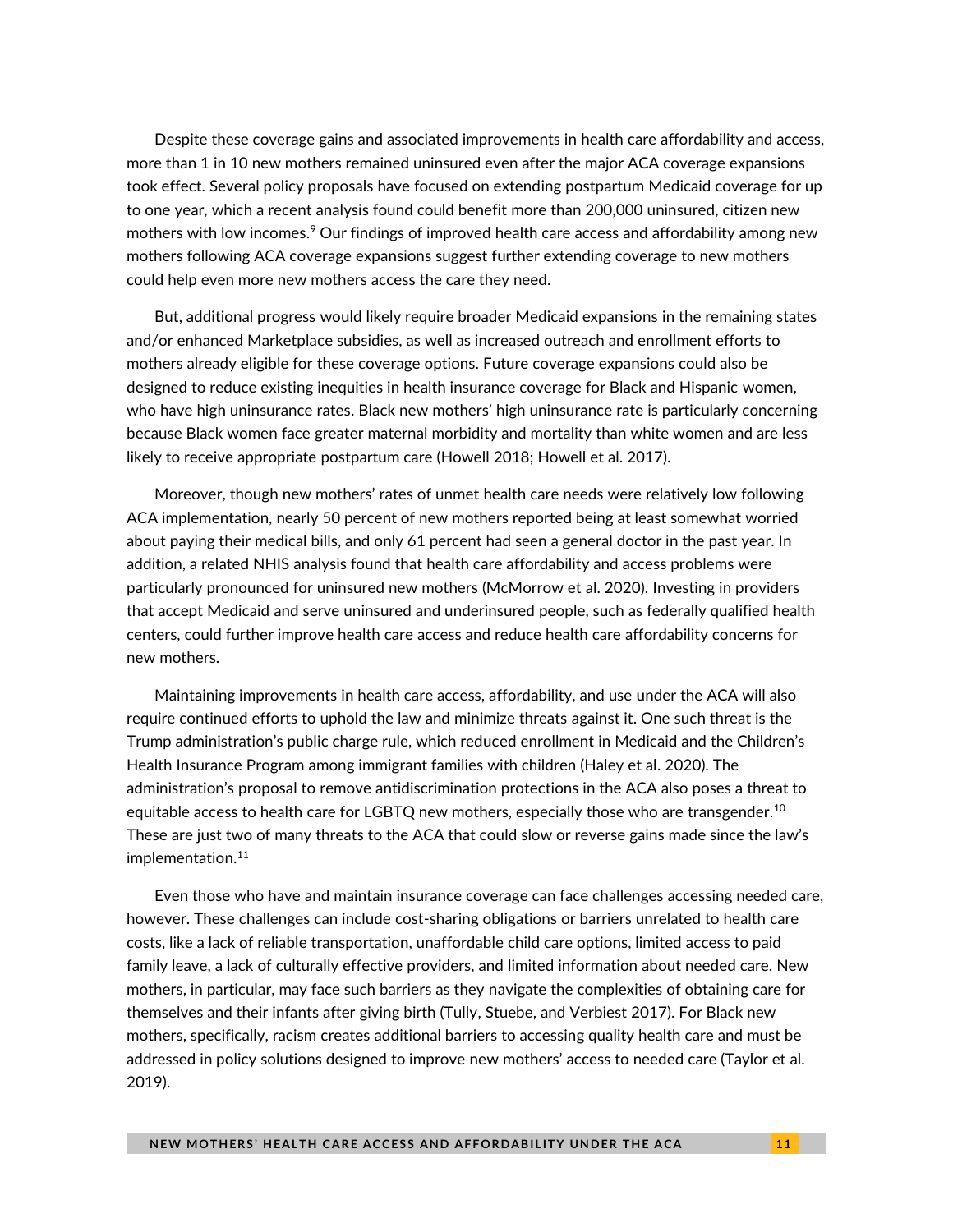Opportunities to improve new mothers' access to care include using an infant's early doctor visits to assess maternal well-being; developing more holistic, family-friendly provider practices; and investing in community-based care, such as community health workers, home visiting programs, and phone-, text-, or app-based supports (ACOG 2018; Taylor et al. 2019; Verbiest, Tully, and Stuebe  $2017$ ).<sup>12</sup> Such options may require changes to the way services are billed and paid by both public and private payers, investment in care coordination across providers, and outreach to ensure women know all their options for accessing care (Howell et al. 2017; Waldrop 2019). Because Medicaid covers a large share of births, state Medicaid managed-care contracts offer an opportunity to create formal incentives and requirements for implementing these improvements. $^{13}$ 

During the pandemic, many of these challenges could be exacerbated by public health precautions that have closed some provider offices, restricted visits to patients only, and disrupted many transportation options. Simultaneously, social distancing has reduced in-home supports, the pandemic is straining families' abilities to afford food and housing, and stress and anxiety may be particularly high for new mothers (Karpman et al. 2020). Thus, barriers to obtaining care may be even greater today, and ensuring new mothers can feasibly and safely obtain needed in-person care, as well as virtual support where possible, will be essential for both mothers' and children's health during and after the public health crisis. Ultimately, the goal of expanding access to consistent coverage and care for women throughout their reproductive years is to improve health outcomes for mothers and children, and broader reforms both inside and outside the health care system are a critical step toward this goal.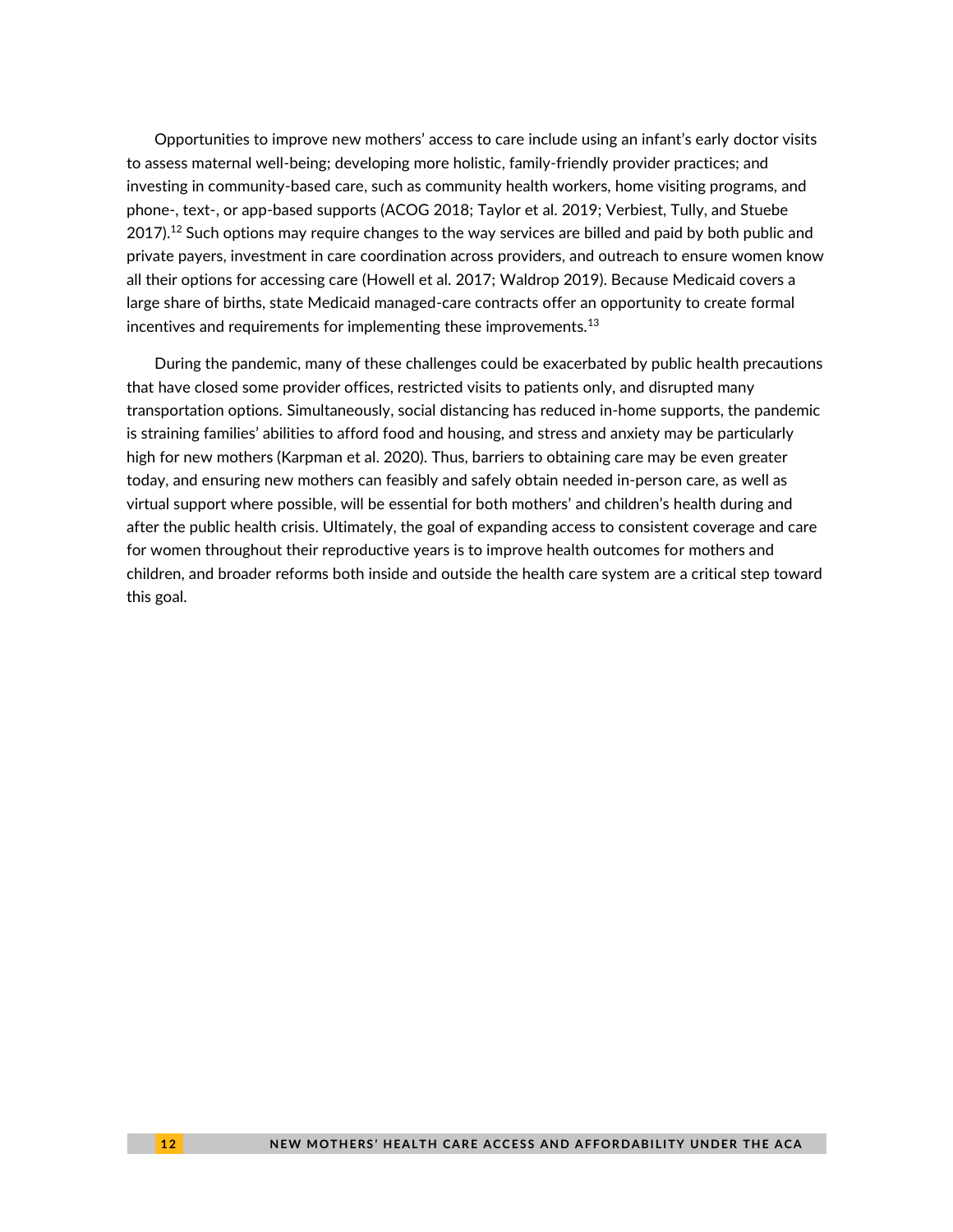#### TABLE 2

### **Percentage-Point Changes in New Mothers' Health Care Affordability Problems, 2011–13 to 2015–18**

|                                             | <b>Unadjusted difference</b> | <b>Partially adjusted</b><br>difference | <b>Fully adjusted</b><br>difference |
|---------------------------------------------|------------------------------|-----------------------------------------|-------------------------------------|
| Unmet health care need due to cost in the   |                              |                                         |                                     |
| past 12 months                              |                              |                                         |                                     |
| Medical care                                | $-4.1*$                      | $-4.1*$                                 | $-3.6*$                             |
| Prescription medicines                      | $-3.6*$                      | $-3.5*$                                 | $-3.0*$                             |
| Mental health care                          | $-0.3$                       | $-0.3$                                  | $-0.2$                              |
| Follow-up care                              | $-1.3$                       | $-1.2$                                  | $-0.9$                              |
| Specialist care                             | $-1.9*$                      | $-1.9*$                                 | $-1.7*$                             |
| Delayed care because of cost in the past 12 |                              |                                         |                                     |
| months                                      | $-3.0*$                      | $-3.0*$                                 | $-2.6*$                             |
| Worried about medical bills                 |                              |                                         |                                     |
| Very worried                                | $-5.4*$                      | $-5.0*$                                 | $-4.2*$                             |
| Somewhat worried                            | $-2.8$                       | $-2.9$                                  | $-3.6$                              |
| Not worried at all                          | $8.3*$                       | $7.9*$                                  | $7.8*$                              |

**Source:** Authors' analysis of the National Health Interview Survey, 2011–18.

**Notes:** New mothers are women ages 19 to 44 with a child younger than 1 whose National Health Interview Survey record indicates the woman is their biological or adoptive mother. Follow-up and specialist care questions were not asked in 2018. Worries about medical bills are at the time of the survey. Partially adjusted differences account for age, race/ethnicity, citizenship, and region; fully adjusted differences account for those characteristics and marital status, education, and tax unit income. The sample is limited to adults who completed the sample-adult questionnaire and are not missing values for any covariates.

\* The unadjusted or adjusted difference is statistically different from zero at *p* < 0.05.

#### TABLE 3

#### **Percentage-Point Changes in New Mothers' Health Care Access and Use, 2011–13 to 2015–18**

|                                      | Unadjusted difference | <b>Partially adjusted</b><br>difference | <b>Fully adjusted</b><br>difference |
|--------------------------------------|-----------------------|-----------------------------------------|-------------------------------------|
| Has usual source of care (other than |                       |                                         |                                     |
| ER)                                  | 2.2                   | 1.6                                     | 0.8                                 |
| In the past 12 months                |                       |                                         |                                     |
| Saw general doctor                   | $4.4*$                | 4.1                                     | 4.2                                 |
| Saw medical specialist               | 1.9                   | 1.4                                     | 1.3                                 |
| Saw OB/GYN                           | 2.4                   | 2.1                                     | 1.1                                 |
| Saw mental health provider           | 2.3                   | 2.1                                     | $2.4*$                              |
| Received a flu vaccine               | $7.8*$                | $7.4*$                                  | $6.3*$                              |

**Source:** Authors' analysis of the National Health Interview Survey, 2011–18.

**Notes:** ER = hospital emergency room. OB/GYN = obstetrician/gynecologist. New mothers are women ages 19 to 44 with a child younger than 1 whose National Health Interview Survey record indicates the woman is their biological or adoptive mother. Usual source of care is at the time of the survey. Partially adjusted differences account for age, race/ethnicity, citizenship, and region; fully adjusted differences account for those characteristics and marital status, education, and tax unit income. The sample is limited to adults who completed the sample-adult questionnaire and are not missing values for any covariates. \* The unadjusted or adjusted difference is statistically different from zero at *p* < 0.05.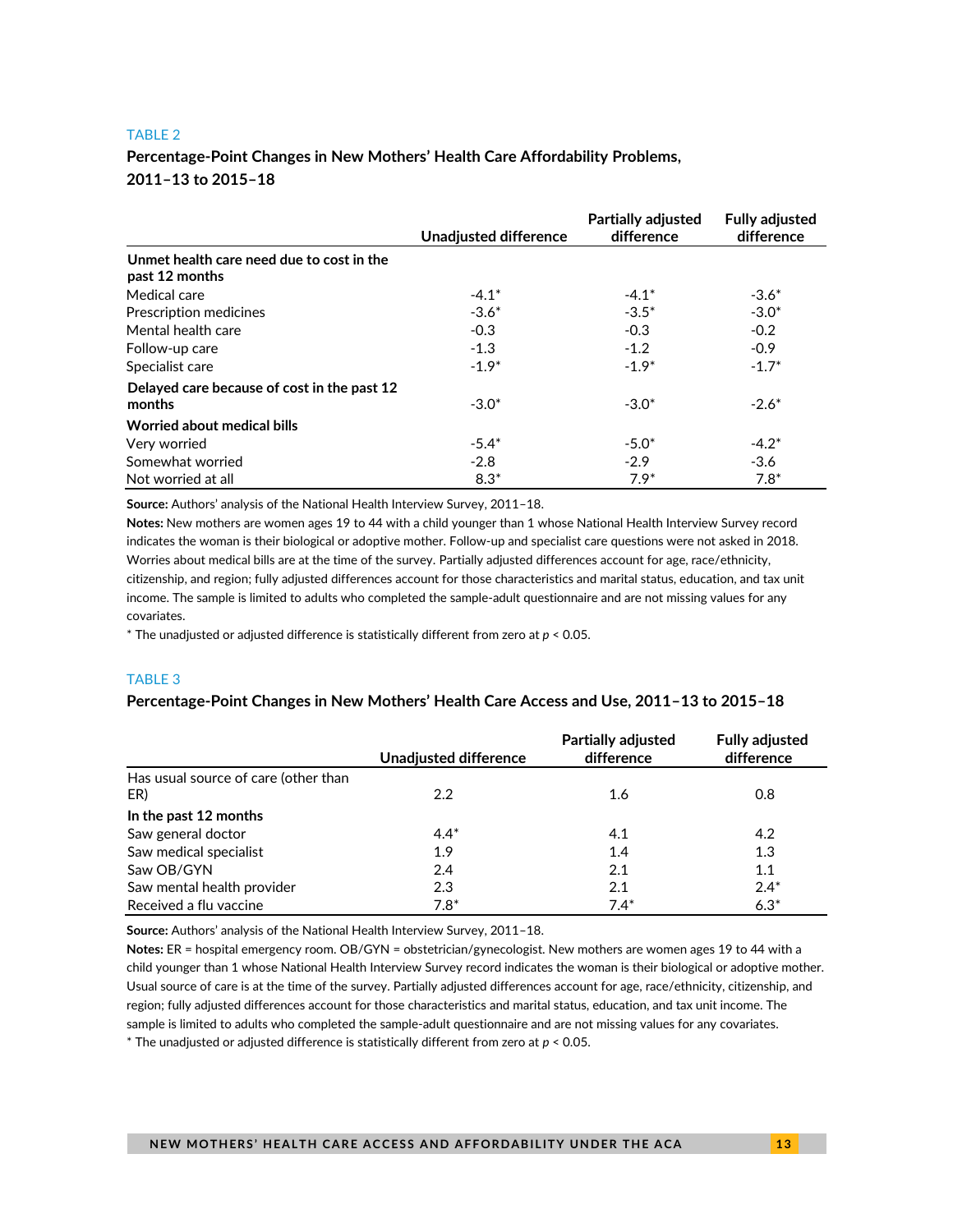## **Notes**

- $1$  Alison Stuebe, Jennifer E. Moore, Pooja Mittal, Lakshmi Reddy, Lisa Kane Low, and Haywood Brown, "Extending Medicaid Coverage for Postpartum Moms," *Health Affairs Blog*, May 6, 2019, [https://www.healthaffairs.org/do/10.1377/hblog20190501.254675/full/.](https://www.healthaffairs.org/do/10.1377/hblog20190501.254675/full/)
- $^2$  Jamie R. Daw, Katy Backes Kozhimannil, and Lindsay K. Admon, "High Rates of Perinatal Insurance Churn Persist after the ACA," *Health Affairs Blog*, September 16, 2019, [https://www.healthaffairs.org/do/10.1377/hblog20190913.387157/full/.](https://www.healthaffairs.org/do/10.1377/hblog20190913.387157/full/)
- <sup>3</sup> Stacey McMorrow and Genevieve M. Kenney, "Despite Progress under the ACA, Many New Mothers Lack Insurance Coverage," *Health Affairs Blog*, September 19, 2018, [https://www.healthaffairs.org/do/10.1377/hblog20180917.317923/full/.](https://www.healthaffairs.org/do/10.1377/hblog20180917.317923/full/)
- <sup>4</sup> Emily Eckert, "It's Past Time to Provide Continuous Medicaid Coverage for One Year Postpartum," *Health Affairs Blog*, February 6, 2020[, https://www.healthaffairs.org/do/10.1377/hblog20200203.639479/full/.](https://www.healthaffairs.org/do/10.1377/hblog20200203.639479/full/)
- <sup>5</sup> Bethany Kotlar, "Amidst the COVID-19 Pandemic, We Must Remember Maternal Health," Maternal Health Task Force blog, April 18, 2020, [https://www.mhtf.org/2020/04/18/amidst-the-covid-19-pandemic-we-must](https://www.mhtf.org/2020/04/18/amidst-the-covid-19-pandemic-we-must-remember-maternal-health/)[remember-maternal-health/;](https://www.mhtf.org/2020/04/18/amidst-the-covid-19-pandemic-we-must-remember-maternal-health/) JoNel Aleccia and Laura Ungar, "Born Into a Pandemic: Virus Complicates Births for Moms and Babies," *Kaiser Health News*, April 24, 2020, [https://khn.org/news/born-into-a-pandemic-virus](https://khn.org/news/born-into-a-pandemic-virus-complicates-births-for-moms-and-babies/)[complicates-births-for-moms-and-babies/.](https://khn.org/news/born-into-a-pandemic-virus-complicates-births-for-moms-and-babies/)
- 6 "Summary Health Statistics," Centers for Disease Control and Prevention, National Center for Health Statistics, updated February 27, 2020, [https://www.cdc.gov/nchs/nhis/SHS.htm.](https://www.cdc.gov/nchs/nhis/SHS.htm)
- $7$  Some of these compositional changes could be related to the ACA if, for example, increases in access to contraception under the law helped women with lower incomes and less education avoid unplanned pregnancies and births. In that case, adjusting for these characteristics when examining changes in affordability and access over time would understate the estimated changes in outcomes associated with ACA implementation.
- <sup>8</sup> To fully assess the impact of the ACA, particularly Medicaid expansion, on these outcomes for new mothers, we need to access restricted NHIS data containing state identifiers, which are located at the National Center for Health Statistics research data center. When the data center reopens after the public health emergency, we will assess whether the sample size of new mothers with low incomes across states can support an analysis of Medicaid expansion's effects on new mothers' outcomes.
- <sup>9</sup> Stacey McMorrow, Genevieve M. Kenney, Emily M. Johnston, and Jennifer M. Haley, "Extending Postpartum Medicaid Coverage Beyond 60 Days Could Benefit Over 200,000 Low-Income Uninsured Citizen New Mothers," *The Incidental Economist* (blog), February 4, 2020, [https://theincidentaleconomist.com/wordpress/extending-postpartum-medicaid/.](https://theincidentaleconomist.com/wordpress/extending-postpartum-medicaid/)
- <sup>10</sup> *Walker v. Azar*, No. 20-CV-2834, 2020, U.S. Dist. (E.D.N.Y. August 17, 2020); Selena Simmons-Duffin, "Transgender Health Protections Reversed by Trump Administration," NPR, June 12, 2020, [https://www.npr.org/sections/health-shots/2020/06/12/868073068/transgender-health-protections](https://www.npr.org/sections/health-shots/2020/06/12/868073068/transgender-health-protections-reversed-by-trump-administration)[reversed-by-trump-administration.](https://www.npr.org/sections/health-shots/2020/06/12/868073068/transgender-health-protections-reversed-by-trump-administration)
- $11$  Center on Budget and Policy Priorities, "Sabotage Watch: Tracking Efforts to Undermine the ACA," updated July 22, 2020, [https://www.cbpp.org/sabotage-watch-tracking-efforts-to-undermine-the-aca.](https://www.cbpp.org/sabotage-watch-tracking-efforts-to-undermine-the-aca)
- <sup>12</sup> Stuebe, Moore, Mittal, Reddy, Low, and Brown, "Extending Medicaid Coverage for Postpartum Moms," *Health Affairs Blog*.
- <sup>13</sup> Maggie Clark, "Solution to Maternal Health Crisis Must Center on Medicaid," *Say Ahhh!* (blog), Georgetown University Health Policy Institute, Center for Children and Families, April 13, 2020, [https://ccf.georgetown.edu/2020/04/13/solution-to-maternal-health-crisis-must-center-on-medicaid/.](https://ccf.georgetown.edu/2020/04/13/solution-to-maternal-health-crisis-must-center-on-medicaid/)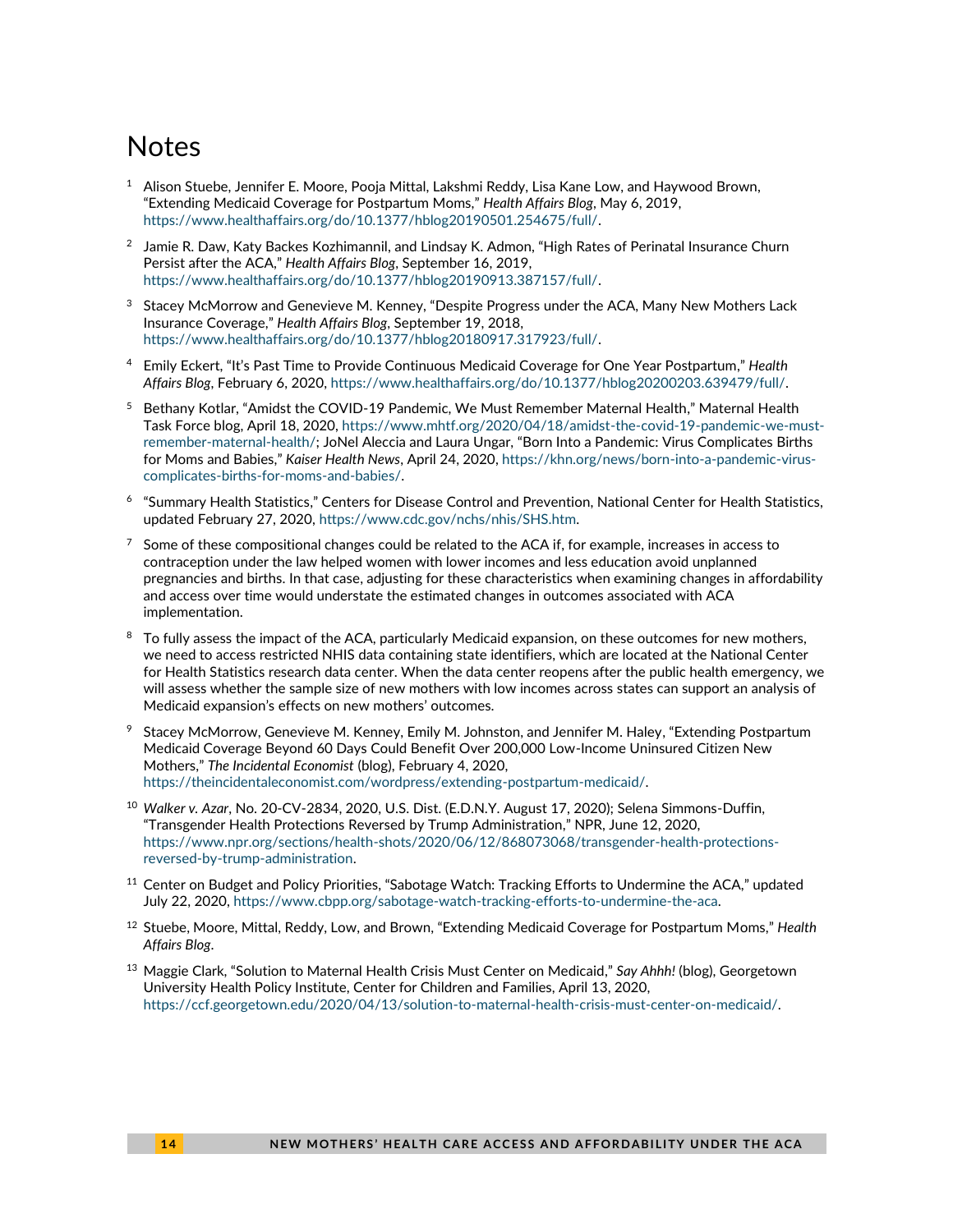### References

- ACOG (American College of Obstetricians and Gynecologists). 2018. "[Optimizing Postpartum Care.](https://www.acog.org/-/media/project/acog/acogorg/clinical/files/committee-opinion/articles/2018/05/optimizing-postpartum-care.pdf)" *Obstetricians & Gynecology* 131 (5): e140–e150.
- Adams, E. Kathleen, and Emily M. Johnston. 2016. "Insuring Women in the United States Before, During, and After Pregnancies." *American Journal of Public Health* 106 (4): 585–86. [https://dx.doi.org/10.2105%2FAJPH.2016.303132.](https://dx.doi.org/10.2105%2FAJPH.2016.303132)
- Andersen, R. M. 1995. "Revisiting the Behavioral Model and Access to Medical Care: Does It Matter?" *Journal of Health and Social Behavior* 36 (1): 1–10. [https://doi.org/10.2307/2137284.](https://doi.org/10.2307/2137284)
- Andersen, R., and L. A. Aday. 1978. "Access to Medical Care in the US: Realized and Potential." *Medical Care* 16 (7): 533–46. [https://doi.org/10.1097/00005650-197807000-00001.](https://doi.org/10.1097/00005650-197807000-00001)
- Banthin, Jessica, Michael Simpson, Matthew Buettgens, Linda J. Blumberg, and Robin Wang. 2020. "[Changes in](https://www.urban.org/research/publication/changes-health-insurance-coverage-due-covid-19-recession)  [Health Insurance Coverage Due to the COVID-19 Recession](https://www.urban.org/research/publication/changes-health-insurance-coverage-due-covid-19-recession)." Washington, DC: Urban Institute.
- Blewett, Lynn A., Julia A. Rivera Drew, Miriam L. King, and Kari C. W. Williams. 2019. IPUMS Health Surveys: National Health Interview Survey, Version 6.4 [dataset]. Minneapolis: Integrated Public Use Microdata Series. [https://doi.org/10.18128/D070.V6.4.](https://doi.org/10.18128/D070.V6.4)
- Clapp, Mark A., Kaitlyn E. James, Anjali J. Kaimal, and Jamie R. Daw. 2018. "Preconception Coverage before and after the Affordable Care Act Medicaid Expansions." *Obstetrics & Gynecology* 132 (6): 1394–1400. [https://doi.org/10.1097/aog.0000000000002972.](https://doi.org/10.1097/aog.0000000000002972)
- Clapp, Mark A., Kaitlyn E. James, Anjali J. Kaimal, Benjamin D. Sommers, and Jamie R. Daw. 2019. "Association of Medicaid Expansion with Coverage and Access to Care for Pregnant Women." *Obstetrics & Gynecology* 134 (5): 1066–74. [https://doi.org/10.1097/AOG.0000000000003501.](about:blank)
- Daw, Jamie R., and Benjamin D. Sommers. 2019. "The Affordable Care Act and Access to Care for Reproductive-Aged and Pregnant Women in the United States." *American Journal of Public Health* 109 (4): 565–71. [https://doi.org/10.2105/AJPH.2018.304928.](https://doi.org/10.2105/AJPH.2018.304928)
- Daw, Jamie R., Tyler N. A. Winkelman, Vanessa K. Dalton, Katy B. Kozhimannil, and Lindsay K. Admon. 2020. "Medicaid Expansion Improved Perinatal Insurance Continuity for Low-Income Women." *Health Affairs* 39 (9): 1531–39. [https://doi.org/10.1377/hlthaff.2019.01835.](https://doi.org/10.1377/hlthaff.2019.01835)
- Gonzalez, Dulce, Stephen Zuckerman, Genevieve M. Kenney, and Michael Karpman. 2020. "[Almost Half of Adults](https://www.urban.org/research/publication/almost-half-adults-families-losing-work-during-pandemic-avoided-health-care-because-costs-or-covid-19-concerns)  [in Families Losing Work during the Pandemic Avoided Health Care Because of Costs or COVID-19 Concerns](https://www.urban.org/research/publication/almost-half-adults-families-losing-work-during-pandemic-avoided-health-care-because-costs-or-covid-19-concerns)." Washington, DC: Urban Institute.
- Gordon, Sarah H., Benjamin D. Sommers, Ira B. Wilson, and Amal N. Trivedi. 2020. "Effects of Medicaid Expansion on Postpartum Coverage and Outpatient Utilization." *Health Affairs* 39 (1): 77–84. [https://doi.org/10.1377/hlthaff.2019.00547.](https://doi.org/10.1377/hlthaff.2019.00547)
- Haley, Jennifer M., Genevieve M. Kenney, Hamutal Bernstein, and Dulce Gonzalez. 2020. "[One in Five Adults in](http://www.urban.org/research/publication/one-five-adults-immigrant-families-children-reported-chilling-effects-public-benefit-receipt-2019)  [Immigrant Families with Children Reported Chilling Effects on Public Benefit Receipt in 2019](http://www.urban.org/research/publication/one-five-adults-immigrant-families-children-reported-chilling-effects-public-benefit-receipt-2019)." Washington, DC: Urban Institute.
- Howell, Elizabeth A. 2018. "Reducing Disparities in Severe Maternal Morbidity and Mortality." *Clinical Obstetrics and Gynecology* 61 (2): 387–99. [https://dx.doi.org/10.1097%2FGRF.0000000000000349.](https://dx.doi.org/10.1097%2FGRF.0000000000000349)
- Howell, Elizabeth A., Norma A. Padrón, Susan J. Beane, Joanne Stone, Virginia Walther, Amy Balbierz, Rashi Kumar, and José A. Pagán. 2017. "Delivery and Payment Redesign to Reduce Disparities in High Risk Postpartum Care." *Maternal and Child Health Journal* 21 (3): 432–38. [https://doi.org/10.1007/s10995-016-](https://doi.org/10.1007/s10995-016-2221-8) [2221-8.](https://doi.org/10.1007/s10995-016-2221-8)
- Johnston, Emily M., Stacey McMorrow, Tyler W. Thomas, and Genevieve M. Kenney. 2019. "[Racial Disparities in](https://www.urban.org/research/publication/racial-disparities-uninsurance-among-new-mothers-following-affordable-care-act)  [Uninsurance among New Mothers Following the Affordable Care Act](https://www.urban.org/research/publication/racial-disparities-uninsurance-among-new-mothers-following-affordable-care-act)." Washington, DC: Urban Institute.
- ———. 2020. "ACA Medicaid Expansion and Insurance Coverage among New Mothers Living in Poverty." *Pediatrics* 145 (5): e20193178. [https://doi.org/10.1542/peds.2019-3178.](https://doi.org/10.1542/peds.2019-3178)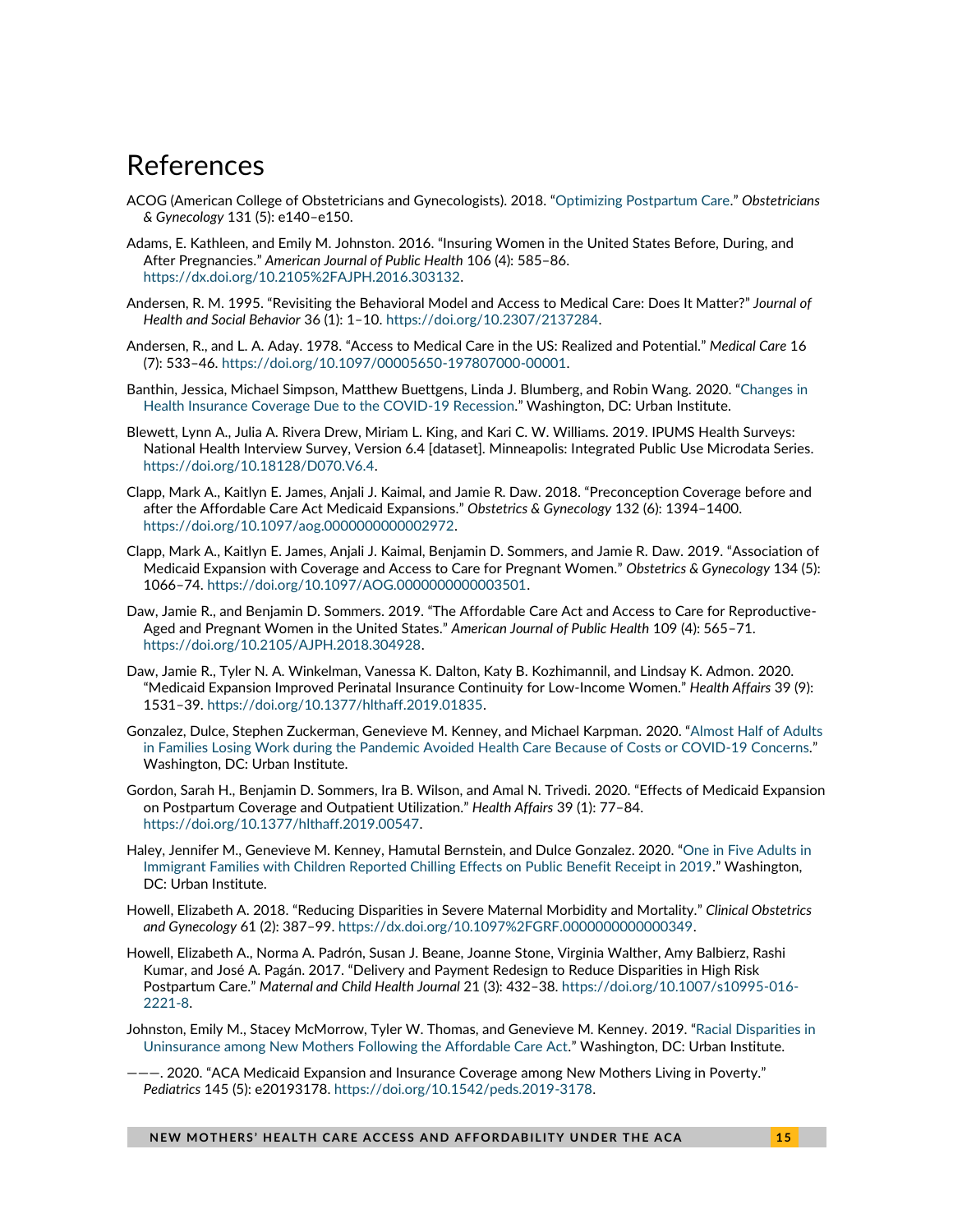- Karpman, Michael, Dulce Gonzalez, and Genevieve M. Kenney. 2020. "[Parents Are Struggling to Provide for Their](https://www.urban.org/research/publication/parents-are-struggling-provide-their-families-during-pandemic)  [Families during the Pandemic](https://www.urban.org/research/publication/parents-are-struggling-provide-their-families-during-pandemic)." Washington, DC: Urban Institute.
- Karpman, Michael, Stephen Zuckerman, Dulce Gonzalez, and Genevieve M. Kenney. 2020. "[The COVID-19](https://www.urban.org/research/publication/covid-19-pandemic-straining-families-abilities-afford-basic-needs)  Pandemic I[s Straining Families' Abilit](https://www.urban.org/research/publication/covid-19-pandemic-straining-families-abilities-afford-basic-needs)ies to Afford Basic Needs." Washington, DC: Urban Institute.
- Karpman, Michael, Stephen Zuckerman, and Graeme Peterson. 2020. "[Adults in Families Losing Jobs during the](https://www.urban.org/research/publication/adults-families-losing-jobs-during-pandemic-also-lost-employer-sponsored-health-insurance)  [Pandemic Also Lost Employer-Sponsored Health Insurance](https://www.urban.org/research/publication/adults-families-losing-jobs-during-pandemic-also-lost-employer-sponsored-health-insurance)." Washington, DC: Urban Institute.
- McMorrow, Stacey, Lisa Dubay, Genevieve M. Kenney, Emily M. Johnston, and Clara Alvarez Caraveo. 2020. ["Uninsured New Mothers' Health and Health Care Challenges Highlight the Benefits of Increasing Postpartu](https://www.urban.org/research/publication/uninsured-new-mothers-health-and-health-care-challenges-highlight-benefits-increasing-postpartum-medicaid-coverage.)m [Medicaid Coverage](https://www.urban.org/research/publication/uninsured-new-mothers-health-and-health-care-challenges-highlight-benefits-increasing-postpartum-medicaid-coverage.)." Washington, DC: Urban Institute.
- McMorrow, Stacey, Jason A. Gates, Sharon K. Long, and Genevieve M. Kenney. 2017. "Medicaid Expansion Increased Coverage, Improved Affordability, and Reduced Psychological Distress for Low-Income Parents." *Health Affairs* 36 (5): 808–18[. https://doi.org/10.1377/hlthaff.2016.1650.](https://doi.org/10.1377/hlthaff.2016.1650)
- Taylor, Jamila, Cristina Novoa, Katie Hamm, Shilpa Phadke. 2019. *[Eliminating Racial Disparities in Maternal and](https://www.americanprogress.org/issues/women/reports/2019/05/02/469186/eliminating-racial-disparities-maternal-infant-mortality/)  Infant Mortality: A [Comprehensive Policy Blueprint](https://www.americanprogress.org/issues/women/reports/2019/05/02/469186/eliminating-racial-disparities-maternal-infant-mortality/)*. Washington, DC: Center for American Progress.
- Tully, Kristin, Alison M. Stuebe, and Sarah B. Verbiest. 2017. "The Fourth Trimester: A Critical Transition Period with Unmet Maternal Health Needs." *American Journal of Obstetrics and Gynecology* 217 (1): 37–41. [https://doi.org/10.1016/j.ajog.2017.03.032.](https://doi.org/10.1016/j.ajog.2017.03.032)
- US Census Bureau. 2019. *[Investigating the 2010 Undercount of Young Children](https://www.census.gov/programs-surveys/decennial-census/2020-census/planning-management/final-analysis/2020-report-2010-undercount-children-examining-coverage-demo-surveys.html) – Examining Coverage in [Demographic Surveys](https://www.census.gov/programs-surveys/decennial-census/2020-census/planning-management/final-analysis/2020-report-2010-undercount-children-examining-coverage-demo-surveys.html)*. Suitland, MD: US Census Bureau.
- Verbiest, Sarah, Kristin Tully, and Alison M. Stuebe. 2017. "[Promoting Maternal and Infant Health in the 4th](https://4thtrimester.web.unc.edu/files/2017/06/ZERO-TO-THREE-Journal.pdf)  [Trimester.](https://4thtrimester.web.unc.edu/files/2017/06/ZERO-TO-THREE-Journal.pdf)" *ZERO TO THREE* 37 (4): 34–44.
- Waldrop, Thomas. 2019. *Improving Women's Health Outcomes [through Payment and Delivery System Reform](https://www.americanprogress.org/issues/healthcare/reports/2019/06/28/471445/improving-womens-health-outcomes-payment-delivery-system-reform/)*. Washington, DC: Center for American Progress.
- Wherry, Laura R., and Sarah Miller. 2016. "Early Coverage, Access, Utilization, and Health Effects Associated with the Affordable Care Act Medicaid Expansions: A Quasi-experimental Study." *Annals of Internal Medicine* 164 (12): 795–803. [https://doi.org/10.7326/M15-2234.](https://doi.org/10.7326/M15-2234)

### About the Authors

**Stacey McMorrow** is a principal research associate in the Health Policy Center at the Urban Institute. She has extensive experience using quantitative methods to study the factors that affect individual health insurance coverage and access to care as well as the impacts of state and national health reforms on employers and individuals.

**Emily M. Johnston** is a research associate in the Health Policy Center. She studies health insurance coverage, access to care, Medicaid policy, reproductive health, and maternal and infant health with a focus on the effects of state and federal policies on the health and well-being of women and their families.

**Tyler W. Thomas** is a research assistant in the Health Policy Center. He uses data from federal surveys to study insurance coverage and health care access, use, and affordability.

**Genevieve M. Kenney** is a senior fellow and vice president of the Health Policy Center. She has been conducting policy research for over 25 years and is a nationally renowned expert on Medicaid, CHIP, and broader health insurance coverage and health issues facing low-income children and families.